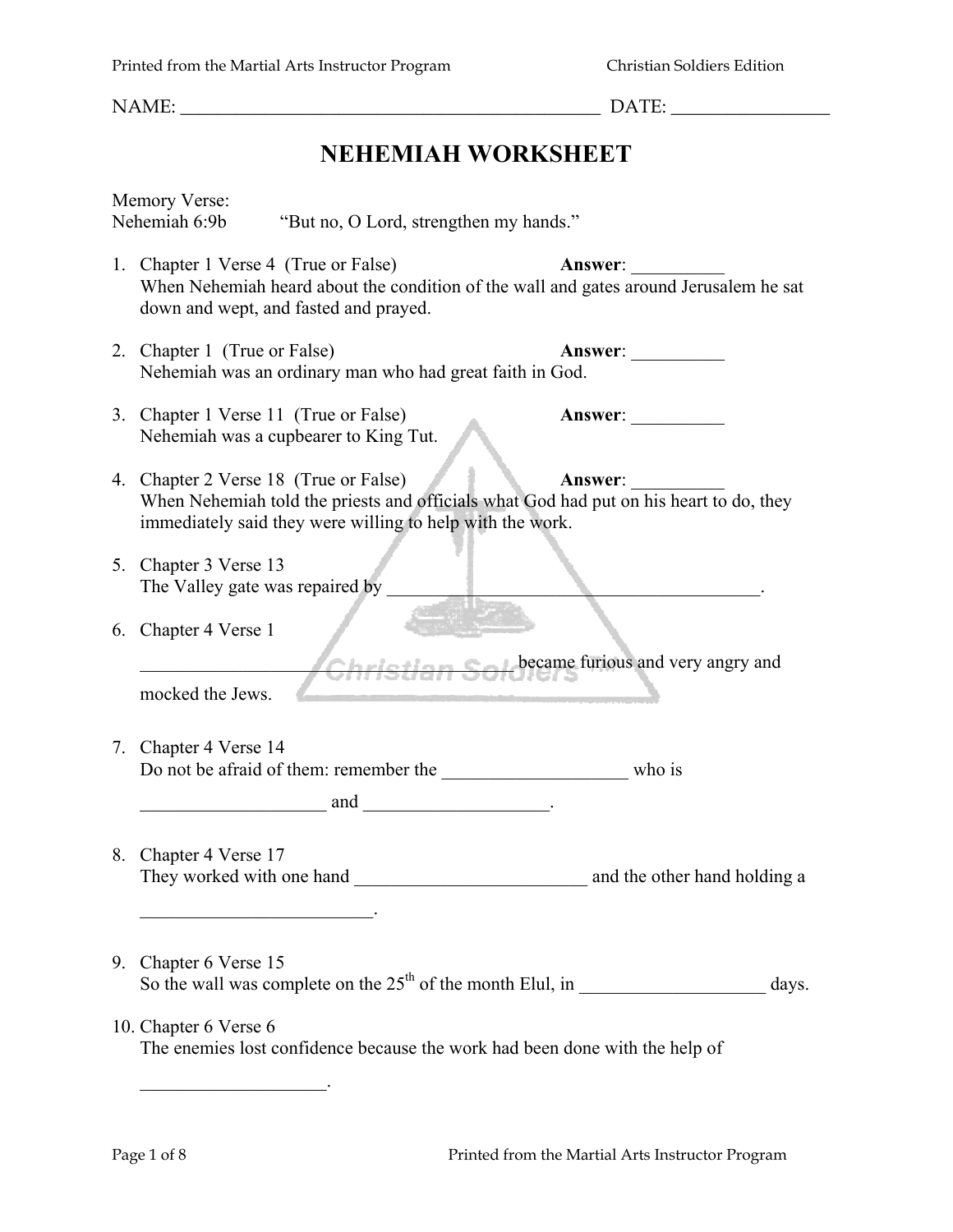NAME:  $\Box$ 

# **ESTHER WORKSHEET**

Memory Verse: Esther 4:14b "And who knows but that you have come to a royal position for such a time as this."

- 1. Chapter 2 Verse 2 Who raised Esther as his own daughter after her parents died?
- 2. Chapter 2 Verse 17 Who did King Xerxes pick as his new wife?
- 3. Chapter 2 Verses 21 -22 Mordecai was able to stop \_\_\_\_\_\_\_\_\_\_\_\_\_\_\_\_\_\_\_\_ from being assassinated.
- 4. Chapter 3 Verses 1 4<br>Mordecai refused to bow to Mordecai only worshiped God.
- 5. Chapter 3 Verses 5 6 Haman was so angry that he wanted to kill all the \_\_\_\_\_\_\_\_\_\_\_\_\_\_\_\_\_\_, not just Mordecai.
- 6. Chapter 3 Verse 12 Haman was able to convince the king to send out an order to destroy all the Jews on the day of the month. (King Xerxes didn't know that Queen Esther

was Jewish, and he didn't know that Mordecai and Esther were related.)

- 7. Chapter 4 Verses 6 8 Mordecai asked for the state of the king and beg for mercy for the Jews.
- 8. Chapter 4 Verses 9 11 Esther was afraid to go to the king's court before being asked by the king because she could be put to  $\qquad \qquad$
- 9. Chapter 4 Verses 9 11 Mordecai reminded Esther that she may have been placed in her position as queen just for this time. Esther replied that she would go to the king in \_\_\_\_\_\_\_\_\_\_ days.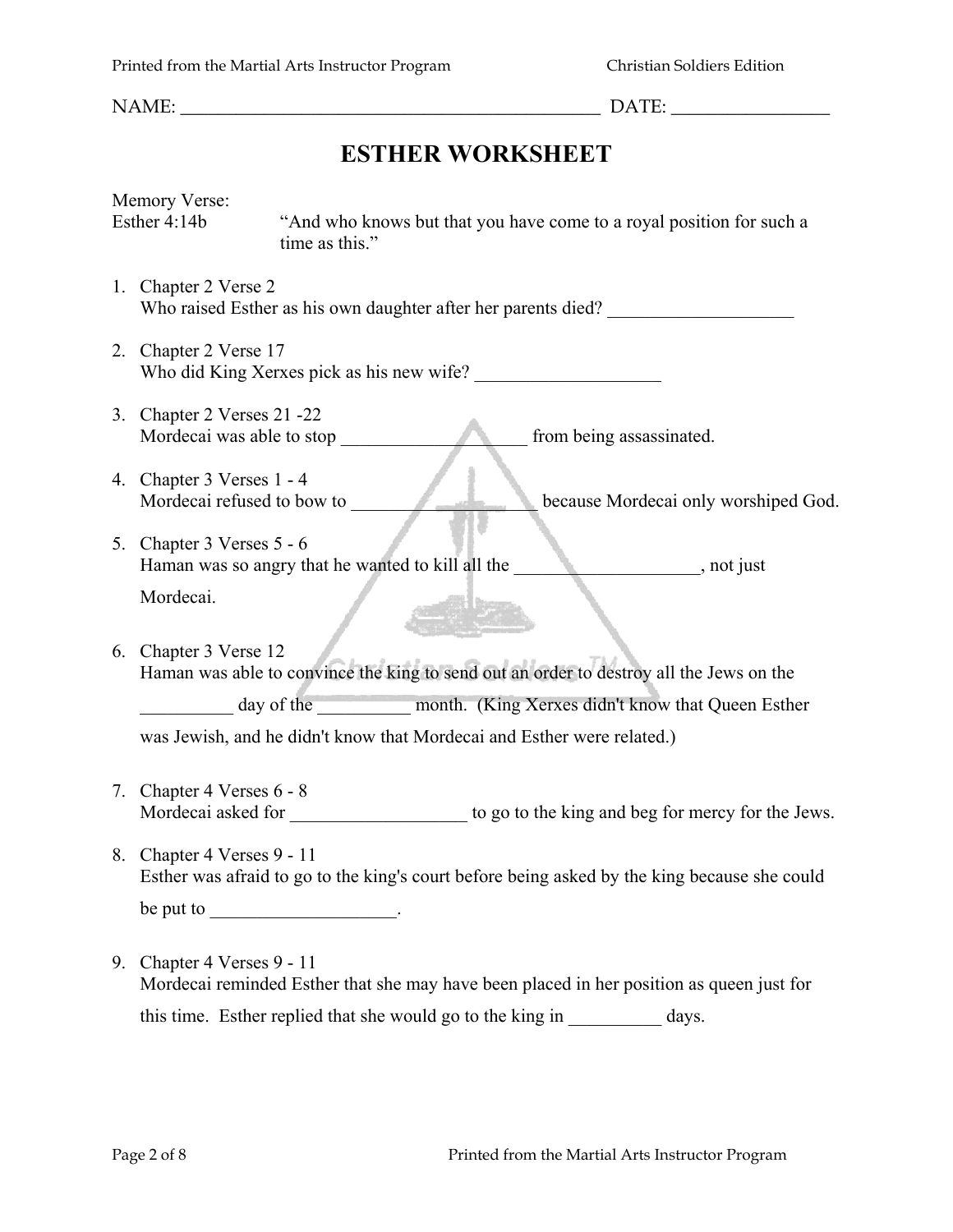#### **(continued)**

| 10. Chapter 5 Verses 4 - 8<br>Esther invited the king and Haman to a ______________________. Then she invited both of      |                              |
|----------------------------------------------------------------------------------------------------------------------------|------------------------------|
|                                                                                                                            |                              |
| 11. Chapter 5 Verses 9 - 14<br>Even though Haman was pleased to be invited to the banquet, he was still outraged at        |                              |
| Mordecai. His family and friends said he should have a built and                                                           |                              |
| then ask the king to have Mordecai hanged on it.                                                                           |                              |
| 12. Chapter 6 Verses 1 - 2<br>King Xerxes suddenly remembers that                                                          | stopped his assassination.   |
| 13. Chapter 6 Verses 6 - 9<br>Who does Haman think the king wants to honor?                                                | King Xerxes                  |
| order                                                                                                                      | to honor Mordecai in the way |
| Haman had suggested.<br>14. Chapter 7 Verses $1 - 4$ Christian Soldiers $TM$<br>Queen Esther asked King Haman to spare her | Remember the king            |
| did not yet know that she was a Jew.                                                                                       |                              |
| 15. Chapter 7 Verses 5 - 6<br>Who does Queen Esther reveal as the enemy?                                                   |                              |
| 16. Chapter 7 Verses 9 - 10<br>Who was hanged by the gallows?                                                              |                              |
| 17. Chapter 9 Verses 1 - 4 (True or False)<br>Answer:<br>Were the Jews destroyed on the $13th$ day of the $12th$ month?    |                              |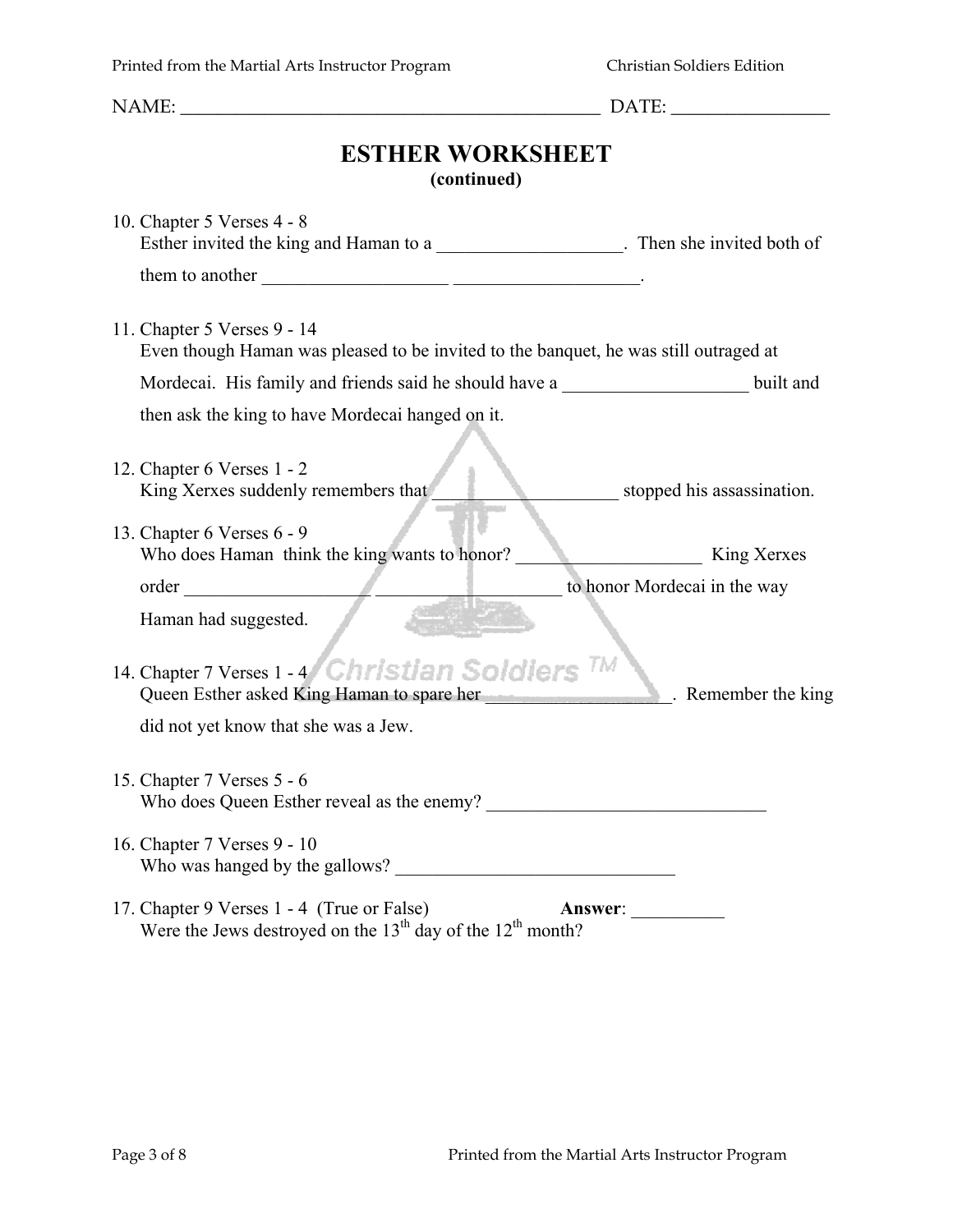## **JOB WORKSHEET**

| Memory Verse:<br>Job 42:2                                                                                                                                                                                                                                                                             | thwarted." (NASB)                                                                                                                                                               | "I know that You can do all things, and that no purpose of Yours can be                                                                                                                                                        |  |
|-------------------------------------------------------------------------------------------------------------------------------------------------------------------------------------------------------------------------------------------------------------------------------------------------------|---------------------------------------------------------------------------------------------------------------------------------------------------------------------------------|--------------------------------------------------------------------------------------------------------------------------------------------------------------------------------------------------------------------------------|--|
| 1. Chapter 1 Verses 1 - 3<br>Sheep                                                                                                                                                                                                                                                                    | many of each of the following did he have?<br>Camels                                                                                                                            | Job was considered wealthy and had many possessions that God had blessed him with. How<br>Oxen                                                                                                                                 |  |
| Donkeys                                                                                                                                                                                                                                                                                               | Sons                                                                                                                                                                            | Daughters                                                                                                                                                                                                                      |  |
| 2. Chapter 1 Verses 6 - 11<br>Satan's first accusation is that Job's righteousness is self-serving. He explains that Job fears<br>and serves God because God has blessed him richly. Satan created the first test by saying<br>"But put forth Your hand now and touch all that he has; he will surely |                                                                                                                                                                                 |                                                                                                                                                                                                                                |  |
|                                                                                                                                                                                                                                                                                                       | <b>Example 2</b> You to                                                                                                                                                         | 11                                                                                                                                                                                                                             |  |
| 3. Chapter 1 Verse 12 (Multiple Choice)<br><b>Answer:</b><br>What did God give Satan the power to do to Job for the first test?<br>A. Destroy anything he has but do nothing to Job.<br>B. Burn his house down.<br>C. Cause a disease to happen to Job. One of the<br>D. Torture him then kill him.   |                                                                                                                                                                                 |                                                                                                                                                                                                                                |  |
| 4. Chapter 2 Verses 1 - 5<br>Satan's second accusation is that any man will give anything for his own life. Satan creates a<br>second test by saying "However, put forth Your hand now, and touch his bone and his flesh;                                                                             |                                                                                                                                                                                 |                                                                                                                                                                                                                                |  |
|                                                                                                                                                                                                                                                                                                       |                                                                                                                                                                                 | he will value of You to value of You to value of the will value of You to value of You to value of the state of the state of the state of the state of the state of the state of the state of the state of the state of the st |  |
|                                                                                                                                                                                                                                                                                                       | 5. Chapter 2 Verses 6 (Multiple Choice)<br>What did God give Satan the power to do to Job for the second test?<br>A. Torture him then kill him.<br>B. Have bandits beat him up. | <b>Answer:</b><br>C. Do anything but could not kill him.<br>D. Trample him with elephants.                                                                                                                                     |  |
| 6. Chapter 2 Verses 9 - 10                                                                                                                                                                                                                                                                            |                                                                                                                                                                                 | Job's wife tried to convince him to curse God so he would die and the pain would be over.                                                                                                                                      |  |

Job did not sin with his lips and did not curse God.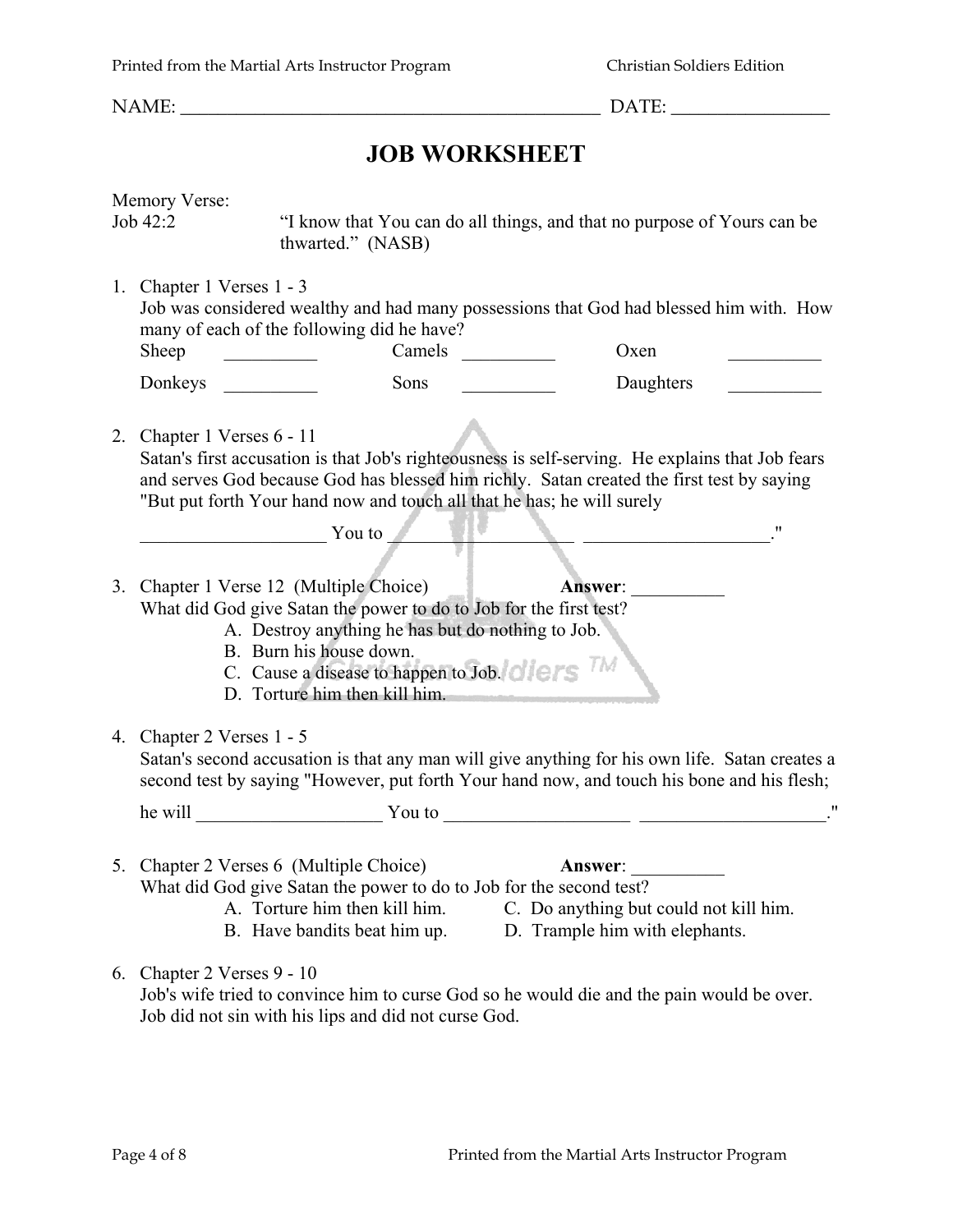### **JOB WORKSHEET (continued)**

7. Chapter 19 Verses 1 - 6 Hurting people need comfort, not sermons. Job's three friends, Eliphaz, Bildad, and Zophar came to comfort Job when they heard of his troubles. Although they came to help him, they continued to lecture him that he has sinned against God and is guilty. How many times did they accuse Job? \_\_\_\_\_\_\_\_\_\_

8. Chapter 42 Verses 1 - 9 (Multiple Choice) **Answer**: Who did God find to be a true servant and spoke of God what is right?

A. Job

- B. Eliphaz, Bildad, and Zophar
- 9. Chapter 42 Verses 12 13

When the Lord blessed Job in the latter days, how many of each of the following did Job now *Communication* have?

| Sheep   | Camels <sup>®</sup>                                            | Oxen      |
|---------|----------------------------------------------------------------|-----------|
| Donkeys | Sons                                                           | Daughters |
|         | ${}^{\prime}$ Christian Soldiers ${}^{\prime\prime\prime}{}^M$ |           |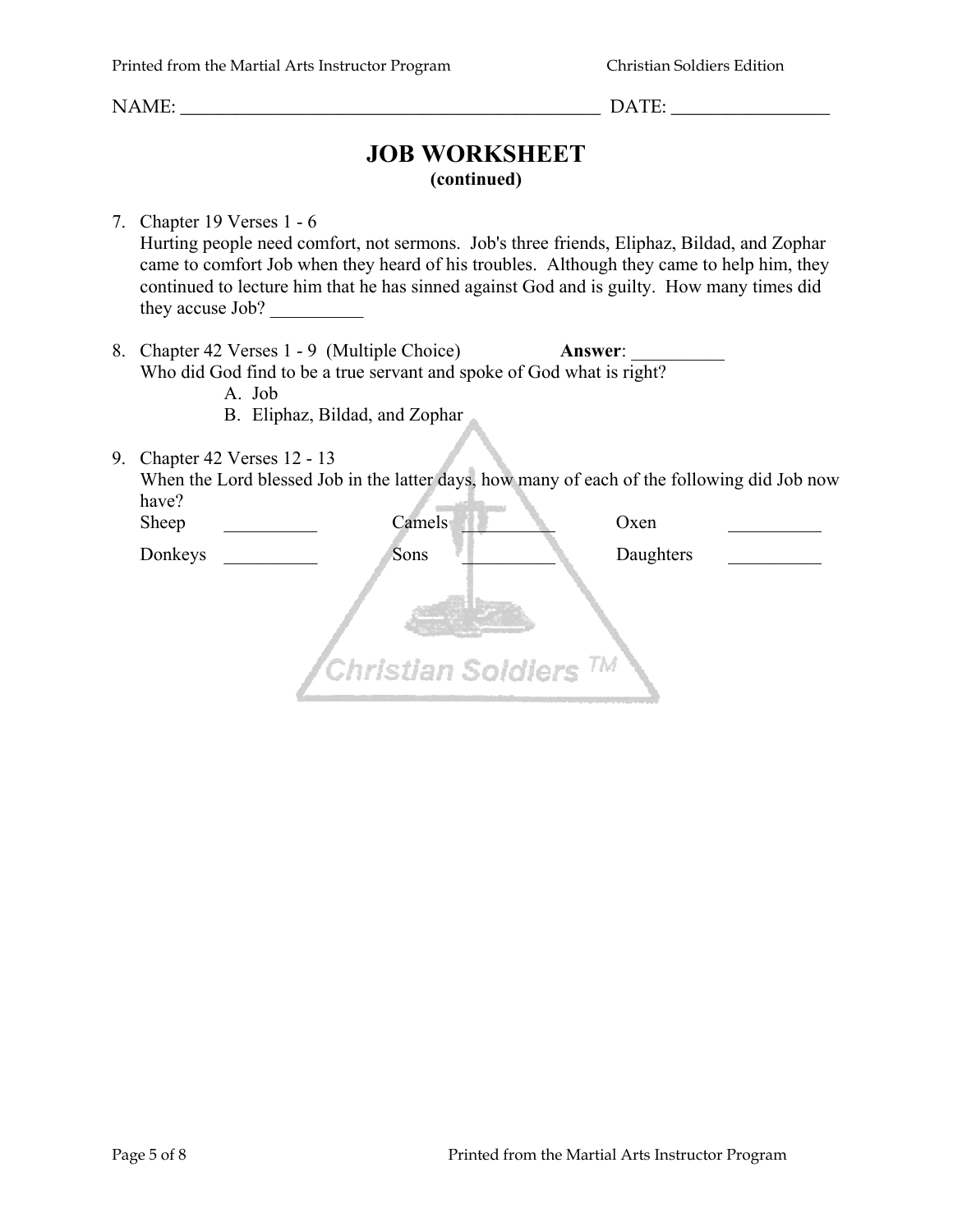# **PSALMS WORKSHEET**

|    | Memory Verse:<br>Psalms 9:1 "I will praise you, O God, with all my heart: I will tell of your wonders." |
|----|---------------------------------------------------------------------------------------------------------|
|    |                                                                                                         |
|    | 1. Chapter 3 Verse 3                                                                                    |
|    |                                                                                                         |
| 2. | Chapter 5 Verse 3                                                                                       |
|    | We learn that we should spend some time with the Lord in the                                            |
|    | 3. Chapter 8 Verses 6 - 8                                                                               |
|    |                                                                                                         |
|    | of the air and the<br>of the sea.                                                                       |
|    |                                                                                                         |
|    | 4. Chapter 11 Verse 7                                                                                   |
|    | Tells us that the Lord is righteous and loves                                                           |
|    | 5. Chapter 13 Verse 6                                                                                   |
|    | Tells us that since the Lord is righteous and loves                                                     |
|    | 6. Chapter 23 Verse 6                                                                                   |
|    | Because we have God then<br>will<br>and                                                                 |
|    | follow us all the days of our livess tian Solo<br>1 N 3                                                 |
|    | 7. Chapter 37 Verse 27                                                                                  |
|    | We learn that we should turn from and do                                                                |
|    |                                                                                                         |
| 8. | Chapter 41 Verse 1                                                                                      |
|    | times of trouble.                                                                                       |
|    | 9. Chapter 46 Verse 1                                                                                   |
|    |                                                                                                         |
|    | trouble.                                                                                                |
|    | 10. How many Psalms are in the book of Psalms?                                                          |
|    |                                                                                                         |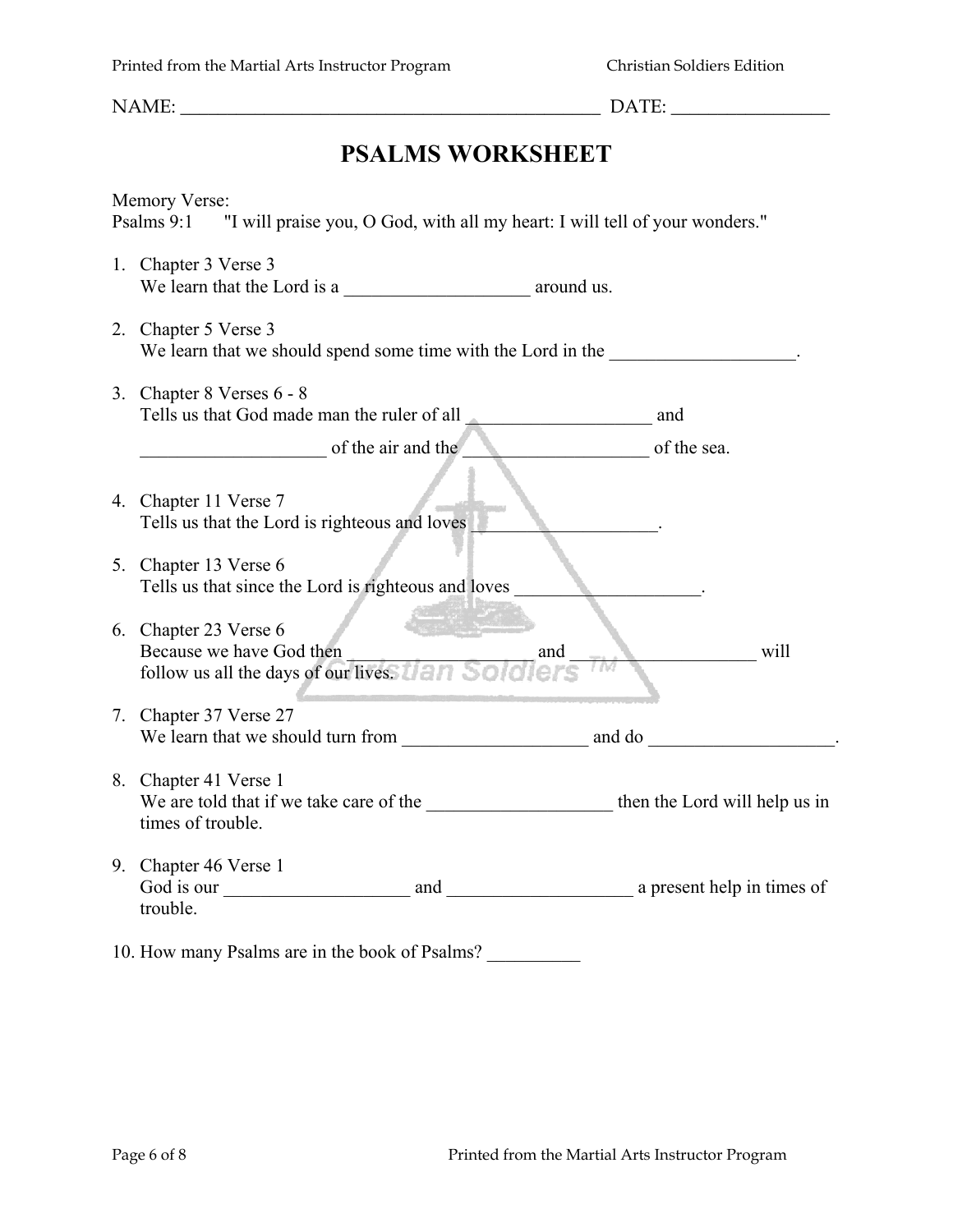## **PSALMS WORKSHEET (continued)**

Match these verses.

- 11. How can a young man keep his way pure? By living A. Psalms 47:1 according to your word.
- 12. Clap your hands, all the nations; shout to God with B. Psalms 96:1 cries of joy.
- 13. My Lord will speak in praise of the Lord. Let every C. Psalms 119:9 creature praise His holy name for ever and ever.
- 14. O Lord, I call to You; come quickly to me. Hear my D. Psalms 141:1 voice when I call to you.
- 15. Sing to the Lord a new song; sing to the Lord all the E. Psalms 145:21 earth.

Christian Soldiers<sup>TM</sup>